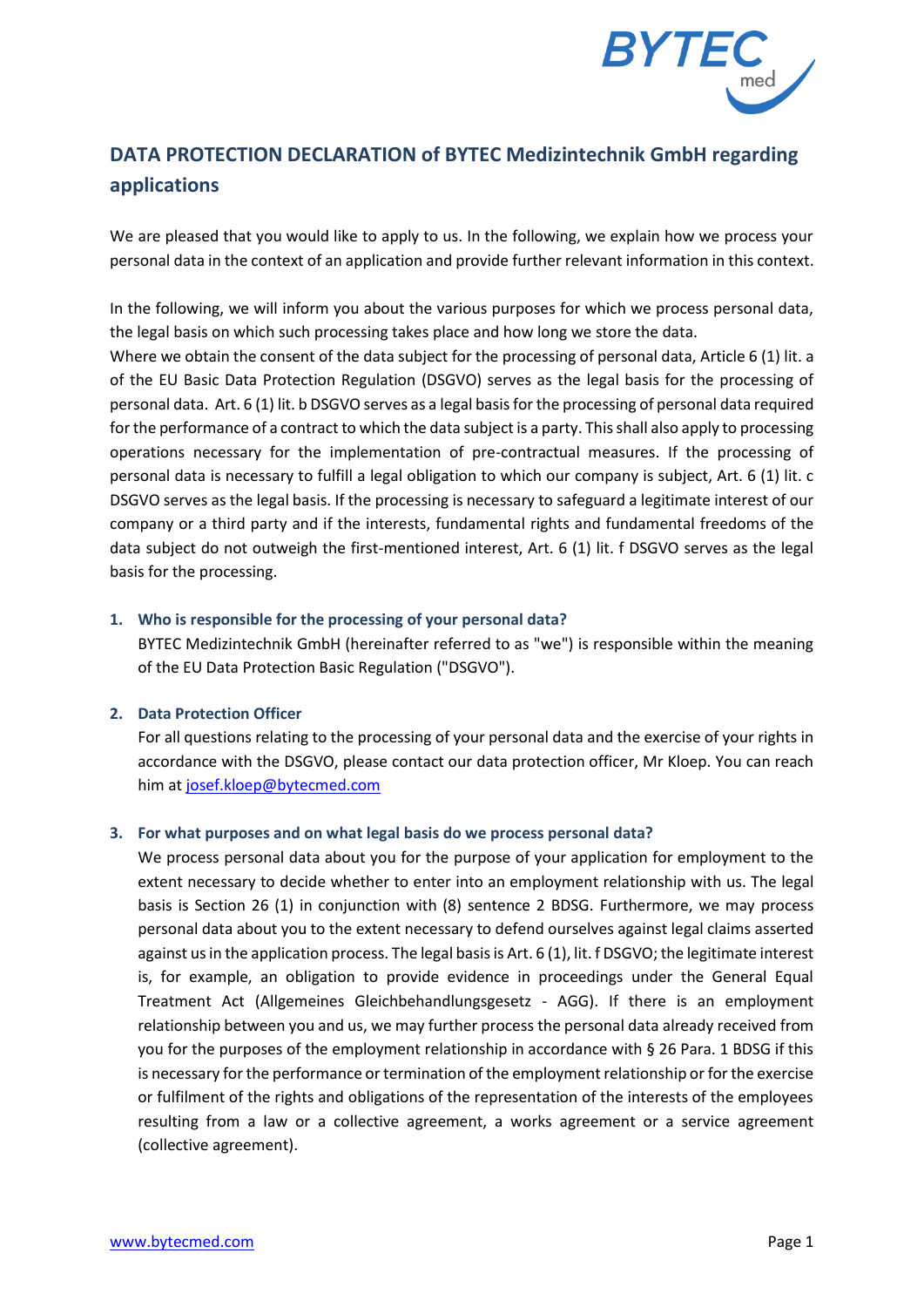

#### **4. Which categories of personal data do we process?**

We process data related to your application. This may include general information about you (such as your name, address and contact details), information about your professional qualifications and schooling or information about professional development or other information you provide to us in connection with your application. In addition, we may process job-related information made publicly available by you, such as a profile on professional social media networks.

#### **5. Which categories of recipient data are there?**

We may transfer your personal data to companies affiliated with us insofar as this is permissible within the framework of the purposes and legal bases set out in Section 3. Otherwise, personal data will be processed on our behalf on the basis of contracts pursuant to Art. 28 DSGVO, in particular by host providers or providers of applicant management systems.

## **6. Is the transfer to a third country intended?**

A transfer to a third country is not intended.

## **7. How long will your data be stored?**

We store your personal data for as long as is necessary to make a decision about your application. If an employment relationship between you and us is not established, we may also further store data to the extent necessary to defend against possible legal claims. The application documents will be deleted three months after notification of the rejection decision, unless longer storage is necessary due to legal disputes.

#### **8. What rights do you have?**

As an applicant with us, you have the following data protection rights, depending on the situation in the individual case, for the exercise of which you can contact us or our data protection officer at any time under the data mentioned in paragraphs 1 and 2:

#### **a. Information**

You have the right to obtain information about your personal data processed by us and to request access to your personal data and/or copies thereof. This includes information on the purpose of the use, the category of data used, their recipients and authorised persons and, if possible, the planned duration of the data storage or, if this is not possible, the criteria for determining this duration;

# **b. Correction, erasure or limitation of processing**

You have the right to demand from us immediately the correction of incorrect personal data concerning you. Taking into account the purposes of the processing, you have the right to request the completion of incomplete personal data - also by means of a supplementary declaration.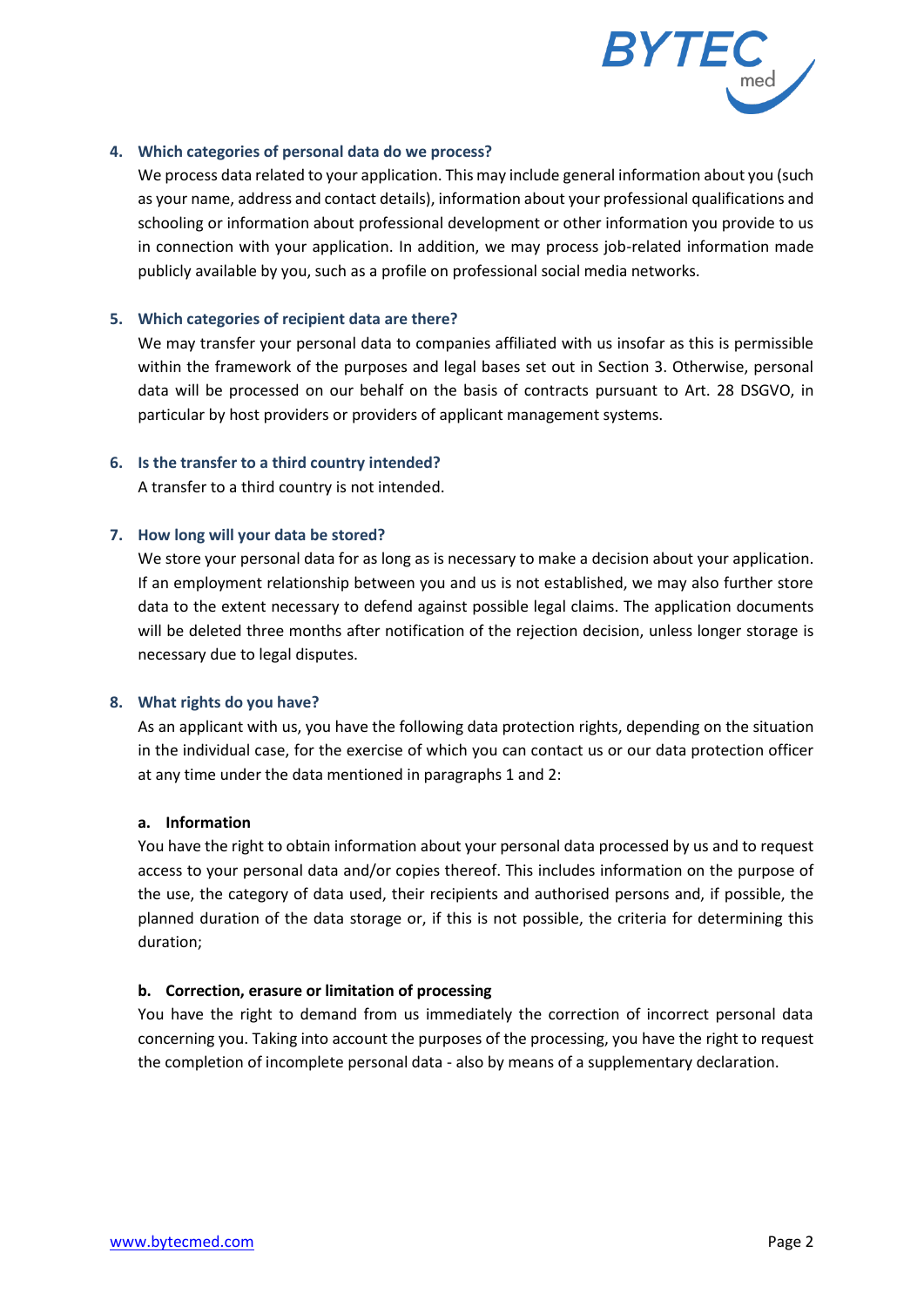

# **c. Right of objection**

If the processing of personal data concerning you takes place on the basis of Art. 6 (1) lit. f DSGVO, you have the right to object to the processing of this data at any time for reasons arising from your particular situation. We will then no longer process this personal data unless we can prove compelling reasons for processing worthy of protection which outweigh your interests, rights and freedoms, or the processing serves the assertion, exercise or defence of legal claims.

## **d. Right of Withdrawal**

If the processing is based on a consent, you have the right to revoke the consent at any time, without affecting the legality of the processing based on the consent up to the revocation. You can contact us or our data protection officer at any time at the above data.

## **e. Right to deletion**

You have the right to request that we delete any personal information about you immediately and we are obligated to delete any personal information immediately if any of the following reasons apply:

- Personal data are no longer necessary for the purposes for which they were collected or otherwise processed.
- You object to the processing in accordance with point 8.c above and there are no overriding legitimate reasons for the processing.
- Personal data have been processed unlawfully.
- The deletion of personal data is necessary to fulfill a legal obligation under Union law or the law of the Member States to which we are subject.

This does not apply if processing is necessary:

- to fulfill a legal obligation which processing requires under the law of the Union or of the Member States to which we are subject.
- to assert, exercise or defend legal claims.

# **f. Right to limitation of processing**

You have the right to demand that we restrict processing if one of the following conditions is met:

- the accuracy of the personal data is disputed by you for a period of time that allows us to verify the accuracy of the personal data,
- the processing is unlawful and you refuse to delete the personal data and instead request the restriction of the use of the personal data;
- we no longer need the personal data for the purposes of processing, but you need it to assert, exercise or defend legal claims, or
- you have objected to the processing under paragraph 8.c above as long as it is not yet clear whether our legitimate reasons outweigh yours.

Where processing has been restricted in accordance with this point (e), such personal data shall not be processed, other than with your consent or for the purpose of asserting, exercising or defending legal rights or protecting the rights of another natural or legal person or for reasons of an important public interest of the Union or of a Member State, except where they are stored.

If you have obtained a restriction on processing, we will inform you before the restriction is lifted.

**g. Right to take your data with you**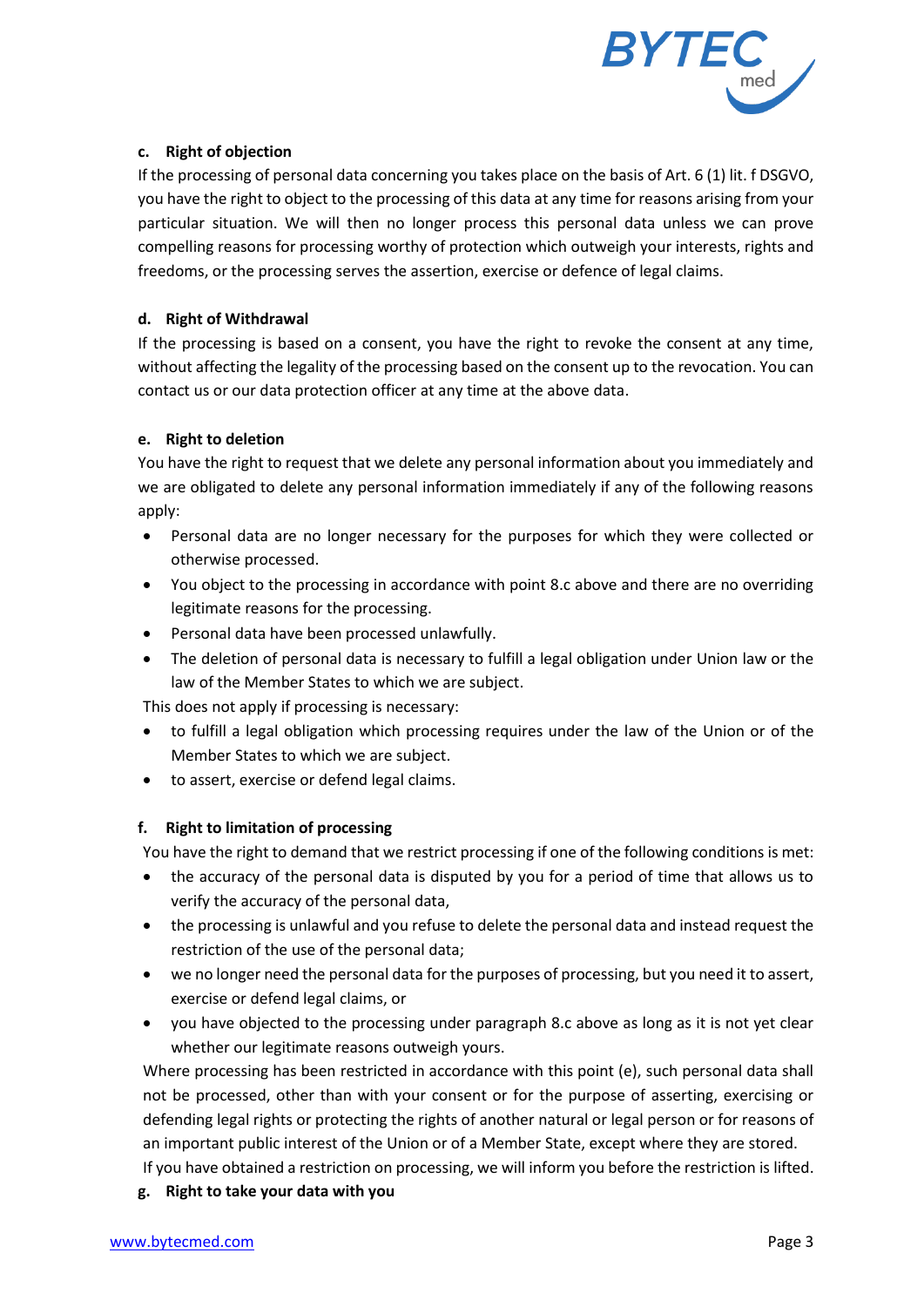

You have the right to receive the personal data relating to you that you have provided to us in a structured, common and machine-readable format, and you have the right to transfer such data to another responsible, without interference from us, to whom the personal data is to be provided, provided that

- **(a)** the processing is based on a consent pursuant to Art. 6 (1) lit. a DSGVO or Art. 9 (2) lit. a DSGVO or on a contract pursuant to Art. 6 (1) lit. b DSGVO and
- **(b)** the processing was carried out using automated procedures.

When exercising your right to data transferability, you have the right to request that the personal data be transferred directly by us to another responsible person named by you, insofar as this is technically feasible.

## **h. Right of appeal**

Without prejudice to any other administrative or judicial remedy, you have the right to complain to a supervisory authority, in particular in the Member State in which you are staying, at your place of work or at the place where the alleged infringement is alleged, if you consider that the processing of your personal data is contrary to the DSGVO.

## **9. Necessity of the provision of personal data**

The provision of personal data is neither required by law nor by contract, nor are you obliged to provide the personal data. However, the provision of personal information is required to enter into an employment contract with us. This means that if you do not provide us with any personal data in an application, we will not enter into an employment relationship with you.

#### **10. No automated decision making**

There is no automated decision in individual cases within the meaning of Art. 22 DSGVO, i.e. the decision on your application is not based on automated processing.

# **11. Presence in social networks (social media)**

We maintain online presences within social networks and process user data in this context in order to communicate with users active there or to offer information about us.

We would like to point out that user data may be processed outside the European Union. This may result in risks for the users because, for example, the enforcement of the users' rights could be made more difficult.

Furthermore, user data is usually processed within social networks for market research and advertising purposes. For example, usage profiles can be created based on the usage behavior and resulting interests of the users. The usage profiles can in turn be used, for example, to place advertisements within and outside the networks that presumably correspond to the interests of the users. For these purposes, cookies are usually stored on the users' computers, in which the usage behavior and interests of the users are stored. Furthermore, data independent of the devices used by the users may also be stored in the usage profiles (especially if the users are members of the respective platforms and are logged in to them).